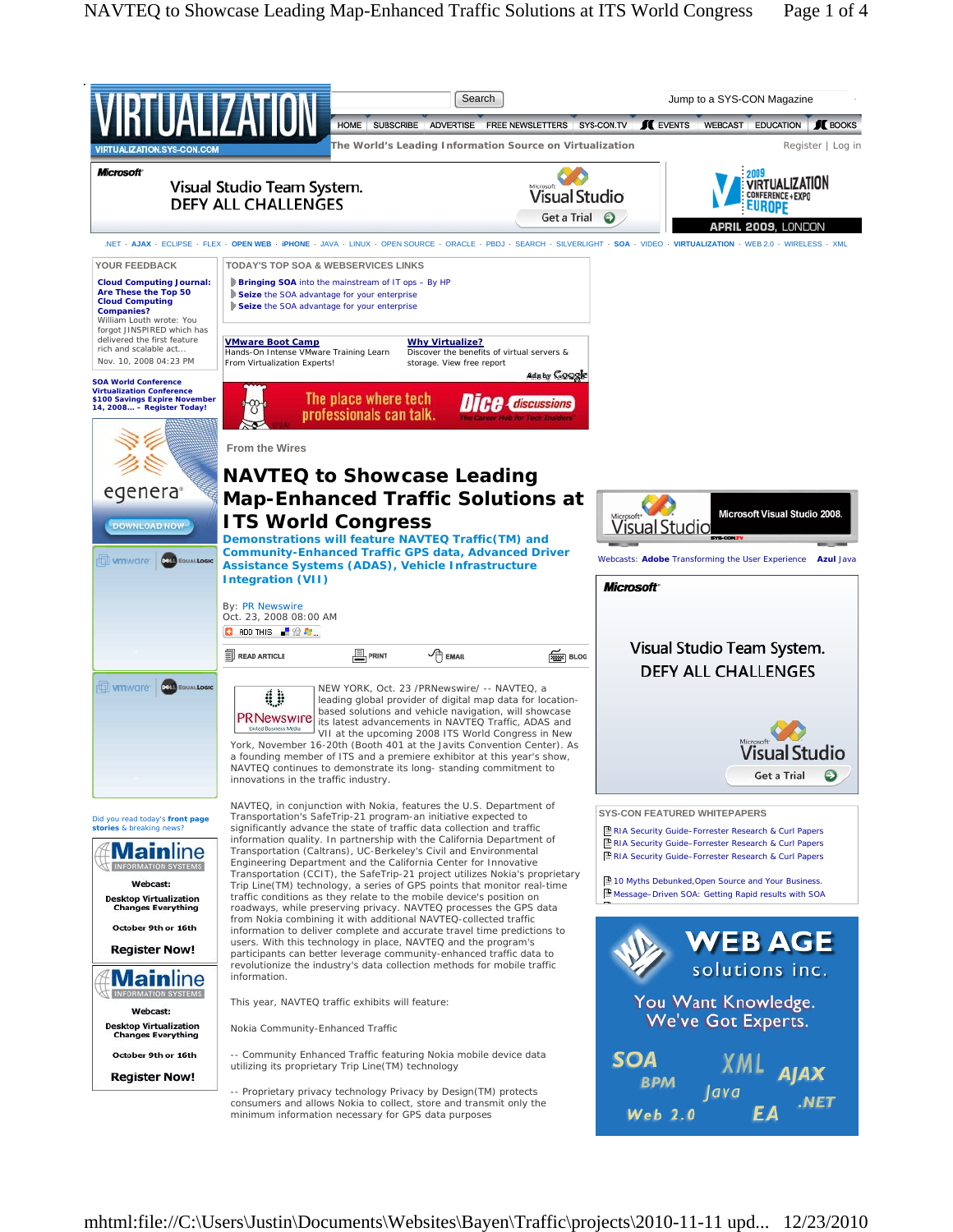

**JACKBE** The Big A (architecture in AJAX) **INSTANTIATIONS** Eclipse Rich Internet Platform with Taylor and Milinkovich **YAHOO!** Applying AJAX to Speed User's Journey **ENERJY WEBCAST** Java Code Quality Management